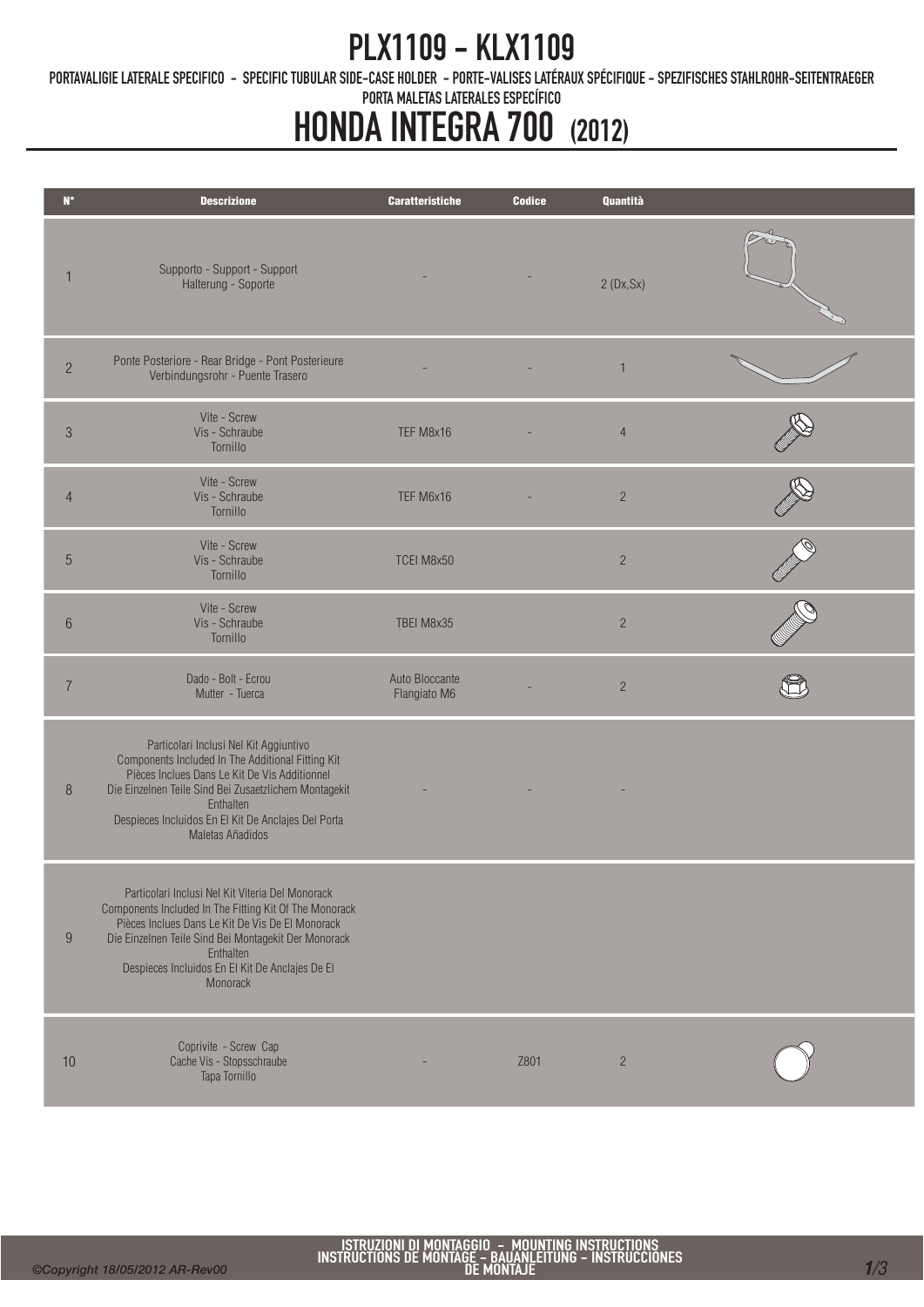### PLX1109 - KLX1109

PORTAVALIGIE LATERALE SPECIFICO - SPECIFIC TUBULAR SIDE-CASE HOLDER - PORTE-VALISES LATÉRAUX SPÉCIFIQUE - SPEZIFISCHES STAHLROHR-SEITENTRAEGER

PORTA MALETAS LATERALES ESPECÍFICO

## HONDA INTEGRA 700 (2012)

SOLO PORTAVALIGIE LATERALE SPECIFICO ONLY SPECIFIC TUBULAR SIDE-CASE HOLDER SEUL PORTE-VALISES LATÉRAUX SPÉCIFIQUE NÜR SPEZIFISCHES STAHLROHR-SEITENTRAEGER





MONORACK SPECIFICO+PORTAVALIGIE LATERALE SPECIFICO SPECIFIC MONORACK+SPECIFIC TUBULAR SIDE-CASE HOLDER MONORACK SPECIFIQUE+PORTE-VALISES LATÉRAUX SPÉCIFIQUE SPEZIFISCHES MONORACK+SPEZIFISCHES STAHLROHR-SEITENTRAEGER MONORACK ESPECÍFICO+PORTA-MALETAS LATERAL ESPECÍFICO